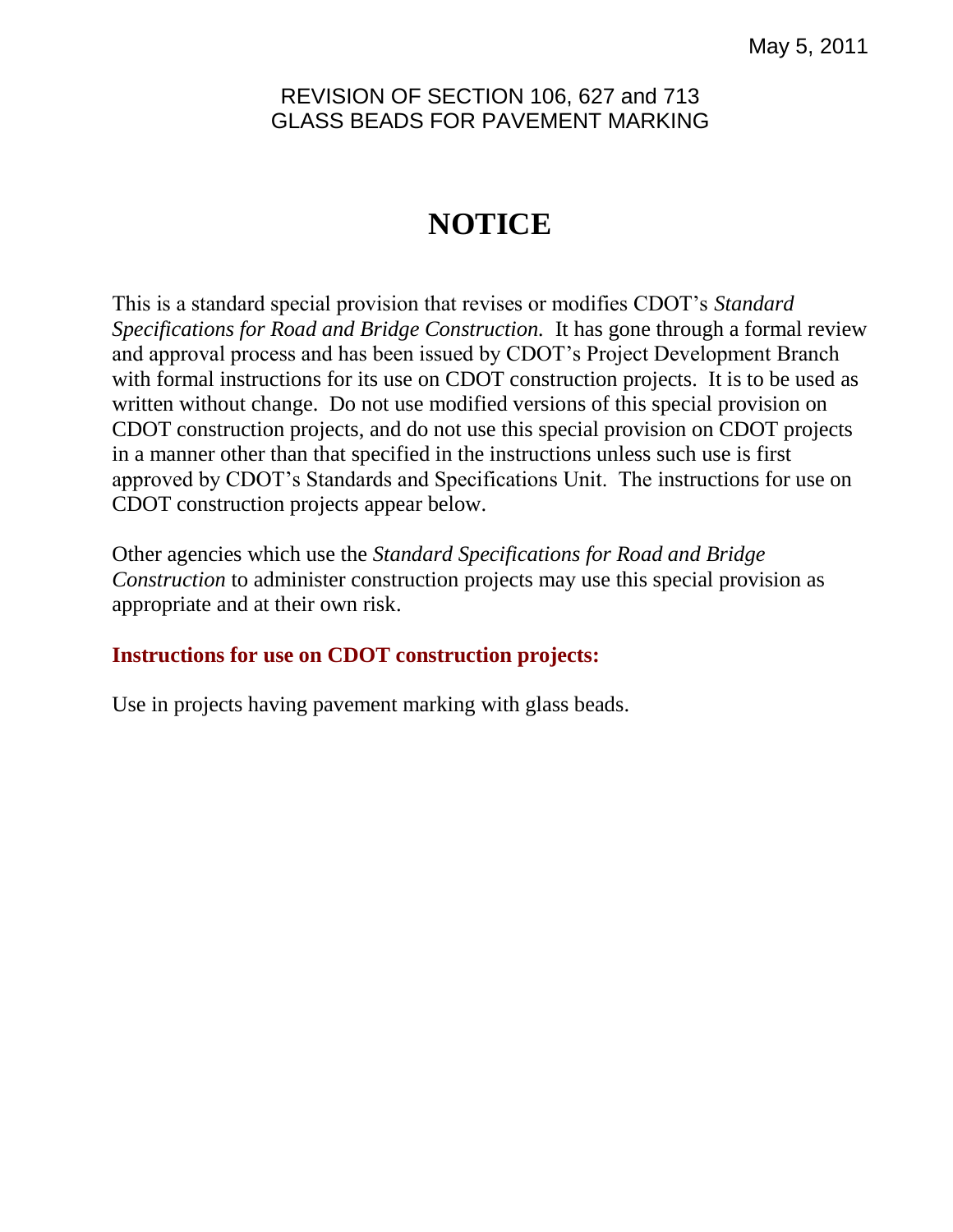#### 1 REVISION OF SECTIONS 106, 627 AND 713 GLASS BEADS FOR PAVEMENT MARKING

Sections 106, 627, and 713 are hereby revised for this project as follows:

Subsection 106.11 shall include the following:

All post consumer and industrial glass beads for pavement marking shall have been manufactured from North American glass waste streams in the United States of America. The bead manufacturer shall submit a COC in accordance with subsection 106.12 confirming that North American glass waste streams were used in the manufacture of the glass beads.

Subsection 627.04 shall include the following:

Glass beads shall be applied into the paint by means of a low pressure, gravity drop bead applicator. In subsection 627.05, seventh paragraph, delete the second sentence and replace with the following:

Glass beads shall be applied into the epoxy pavement marking by means of a low pressure, gravity drop bead applicator.

In subsection 627.05, delete the last paragraph and replace with the following:

Epoxy pavement marking and beads shall be applied within the following limits:

| <b>Application Rate or Coverage</b>  |            |             |  |
|--------------------------------------|------------|-------------|--|
| Per Gallon of Epoxy Pavement Marking |            |             |  |
|                                      | Minimum    | Maximum     |  |
| $16 - 18$ mil marking                | 90 sa. ft. | 100 sa. ft. |  |
| <b>Beads</b>                         | $18$ lbs.  | 20 lbs.     |  |

Subsection 627.06 (c) shall include the following:

Glass beads shall be applied into the thermoplastic pavement marking by means of a low pressure, gravity drop bead applicator.

In subsection 713.08, delete the first and third paragraphs and replace with the following:

**713.08 Glass Beads for Pavement Marking.** Glass beads for pavement marking shall conform to AASHTO M 247, except for the following:

(1) Gradation:

| U.S. Mesh | <b>Microns</b> | % Retained |
|-----------|----------------|------------|
| 16        | 1400           | $0 - 10$   |
| 18        | 1000           | $20 - 35$  |
| 30        | 600            | $50 - 70$  |
| 50        | 300            | $95 - 100$ |

- (2) Roundness: All beads shall meet a minimum of 80 percent true spheres in accordance with the Office of Federal Lands Highways FLH T520 or a computerized optical testing method.
- (3) Color / Clarity: Beads shall be colorless, clear, and free of carbon residues.
- (4) Refractive Index: Minimum 1.51 by oil immersion method.
- (5) Air Inclusions: Less than 5 percent by visual count.
- (6) Coatings: Per manufacturer's recommendation for optimum adhesion and embedment.